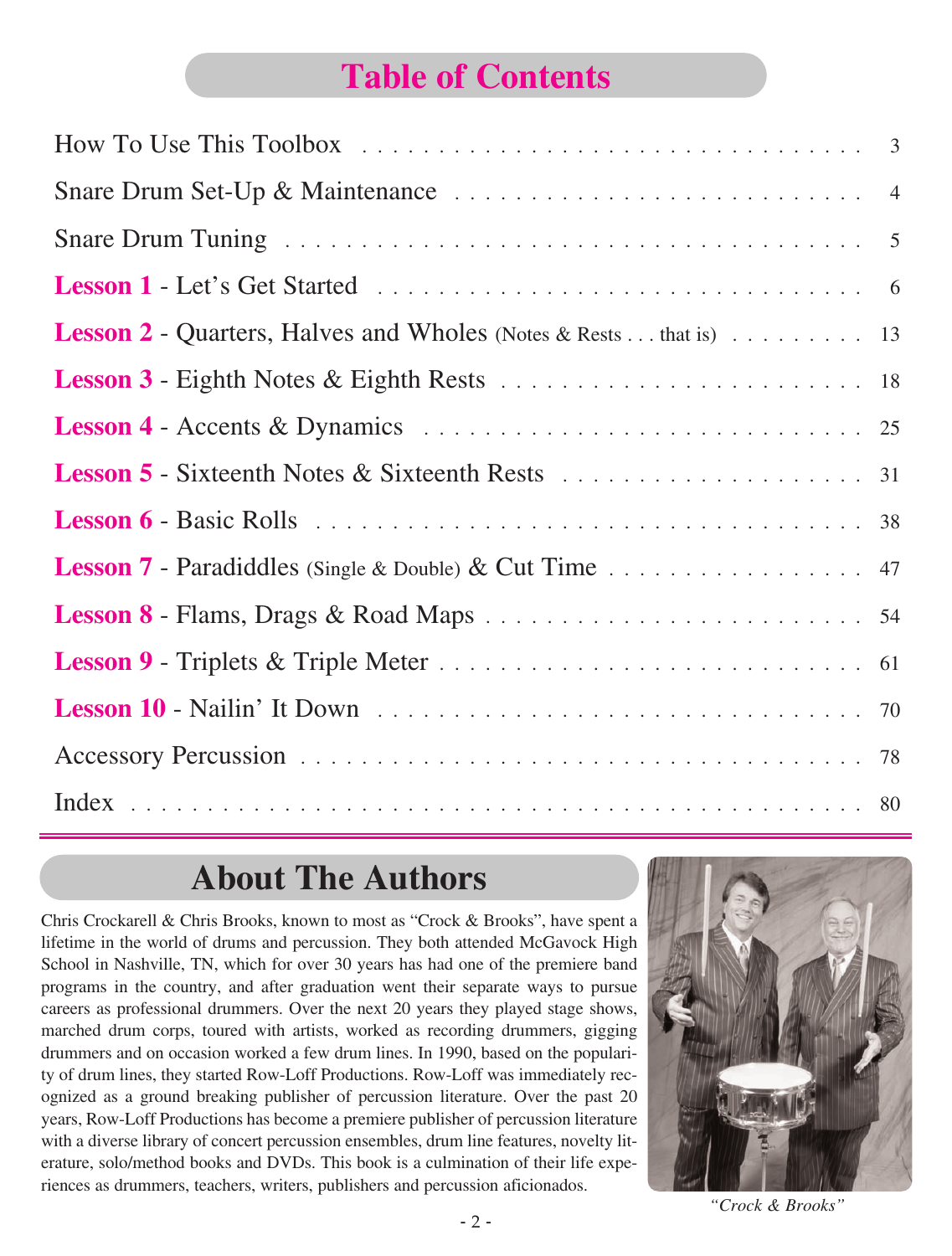## **Snare Drum - Tuning**

A well tuned snare drum is as important to the drummer as their playing ability.

A great sounding instrument will motivate the player to do their best, so take time to learn the craft of tuning your drum.

#### Batter Head (Top Head)

Step 1: If you have a new snare drum, using your drum key, loosen all the tension rods so there's no tension on the hoop. The tension rods should be loosened to the point that you can turn them with your fingers.

Step 2: Place your hand in the middle of the head and press firmly. This will properly seat (align) the head on the shell of the drum.

**Step 3:** Finger tighten the tension rods in pairs, using the cross-tension sequence in Figure 1 (1 & 2, 3 & 4, etc.).

Step 4: After the tension rods are snug, again press the middle of the head firmly with your hand. Finger tighten once again as in Step 3.

Step 5: Using your drum key, tighten the rods around the drum either using the cross-tension sequence (Figure 1) or the clockwise sequence (Figure 2). Tighten each rod 1/2 a turn. As you tighten, use your finger or a drumstick and tap the head two inches from the rim where you're tightening. When doing this, listen to match the pitches at each lug (see Figure 3).

Step 6: Continue tightening the head, always completing the sequence until the head is firmly tensioned.

At this point you may need to "fine tune" your drum using 1/4 turns or less. **The pitch of the head should be the same at each lug.**

#### Snare Head (Bottom Head)

Release the snare strainer, turn the drum over and repeat steps 1 - 6 from above. You'll need to hold the snares off the head when you're checking the tuning. Also, because the snare head is much thinner than the batter head, use your finger (not a stick) to check your tuning.

#### Snare Tension

After tuning both heads, turn the snares on and loosen the snare adjustment screw to the point of the snares being very loose. While slowly tightening the screw, lightly tap in the middle of the top head until the snare rattle is gone and there's a clean, short snare sound. Don't overtighten or you'll "choke" the sound of the drum. Tapping lightly and not hearing a snare response tells you the snares are too tight and the drum is choked.

*If your drum is ringing excessively, you may need to apply a slight amount of muffling to the batter head. Something as simple as placing a wallet on the head closest to your body can do the trick. For more options, check out the DVD.*





- 5 - Figure 1 Figure 2 Figure 2 Figure 3



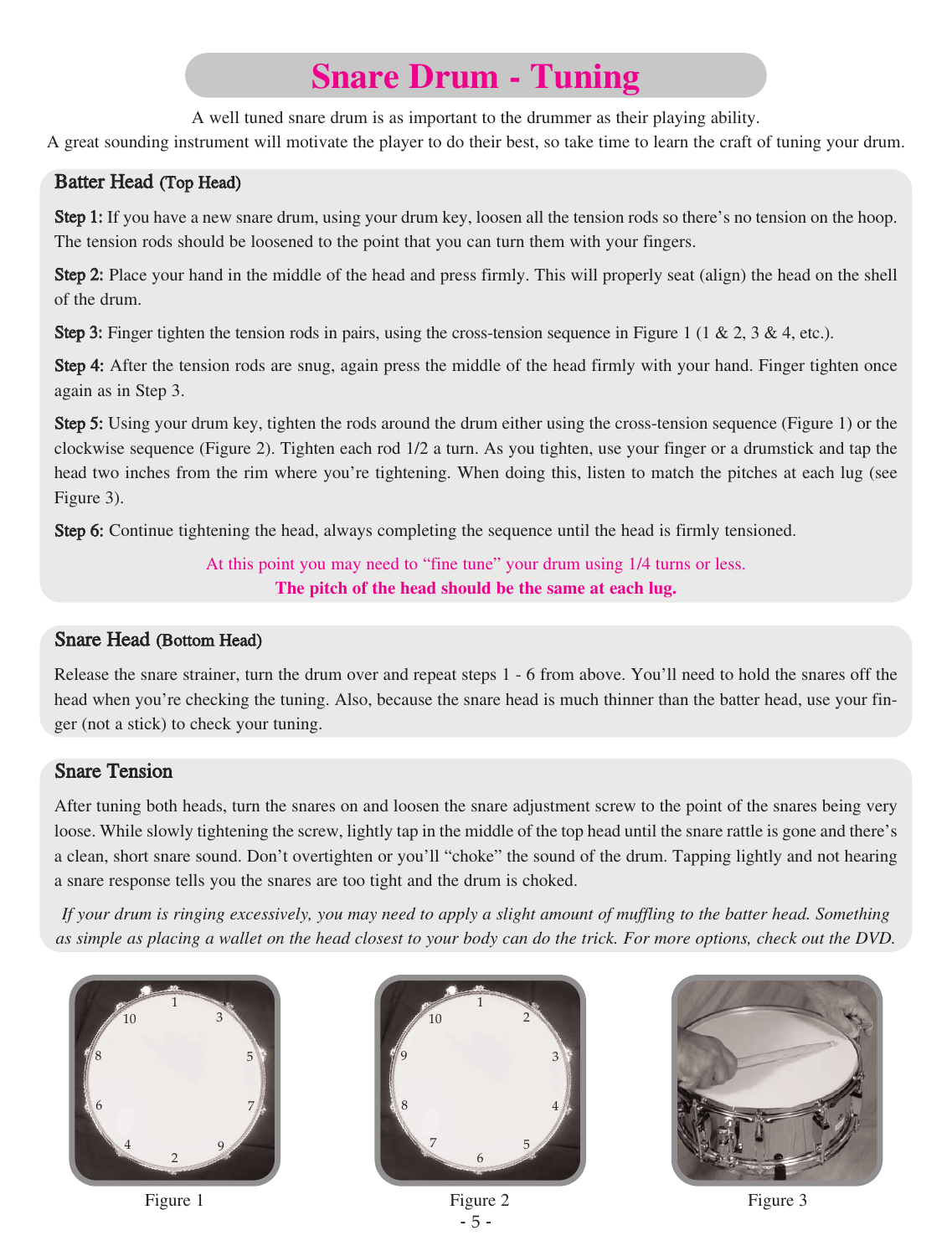# **Let's Make Some Noise . . . The Full Stroke**

First, let's try a little exercise without your sticks. With your right hand, tap on your drum head using your knuckles, like you'd knock on a door. Primary movement should be from the wrist. There should be little movement of your forearm. Now try it with your left hand. This is the same motion you'll use for the full stroke. Practice this until it feels comfortable.

Now, with your sticks in the proper matched grip playing position, use the same wrist motion and hit the drum a few times with your right stick. For the **full stroke**, allow the stick to rebound off the head. The tip of the stick should always be moving straight up or down in a constant fluid motion. As the stick comes up, your back three fingers should relax and move with the stick. When the stick comes down, the same three fingers should lightly squeeze back into a closed position. Once this feels comfortable give the left hand a try.



#### **When playing the full stroke, always keep these things in mind:**

- Let the drum head do most of the work. (Allow the stick to rebound off the head.)
- Maintain a fluid and relaxed motion.
- The tip of the stick should always be moving straight up or down.
- Primary movement should be from the wrist. There should be little movement of your forearm.
- As the stick comes up, allow your back three fingers to relax and move with the stick.
- As the stick comes down, squeeze the stick lightly with the back three fingers.

#### *The "full stroke" is also referred to as the "natural stroke".*

## **Left Hand Traditional Grip (full stroke)**

The wrist motion for left hand traditional grip is similar to turning a door knob. Using this rotating motion, hit the drum a few times with your left stick. Let your forearm turn with your wrist. Allow the stick to rebound off the head and make sure the tip always moves straight up or down in a constant fluid motion. **Keep in mind that when the stick rebounds you maintain your grip as described on page 7.**

#### **With left hand traditional grip, always keep these things in mind:**

- Allow the stick to rebound off the head.
- Maintain a fluid and relaxed motion.
- The tip of the stick should always be moving straight up or down.
- Let your forearm turn with your wrist.
- As the stick moves up and down, maintain your grip.

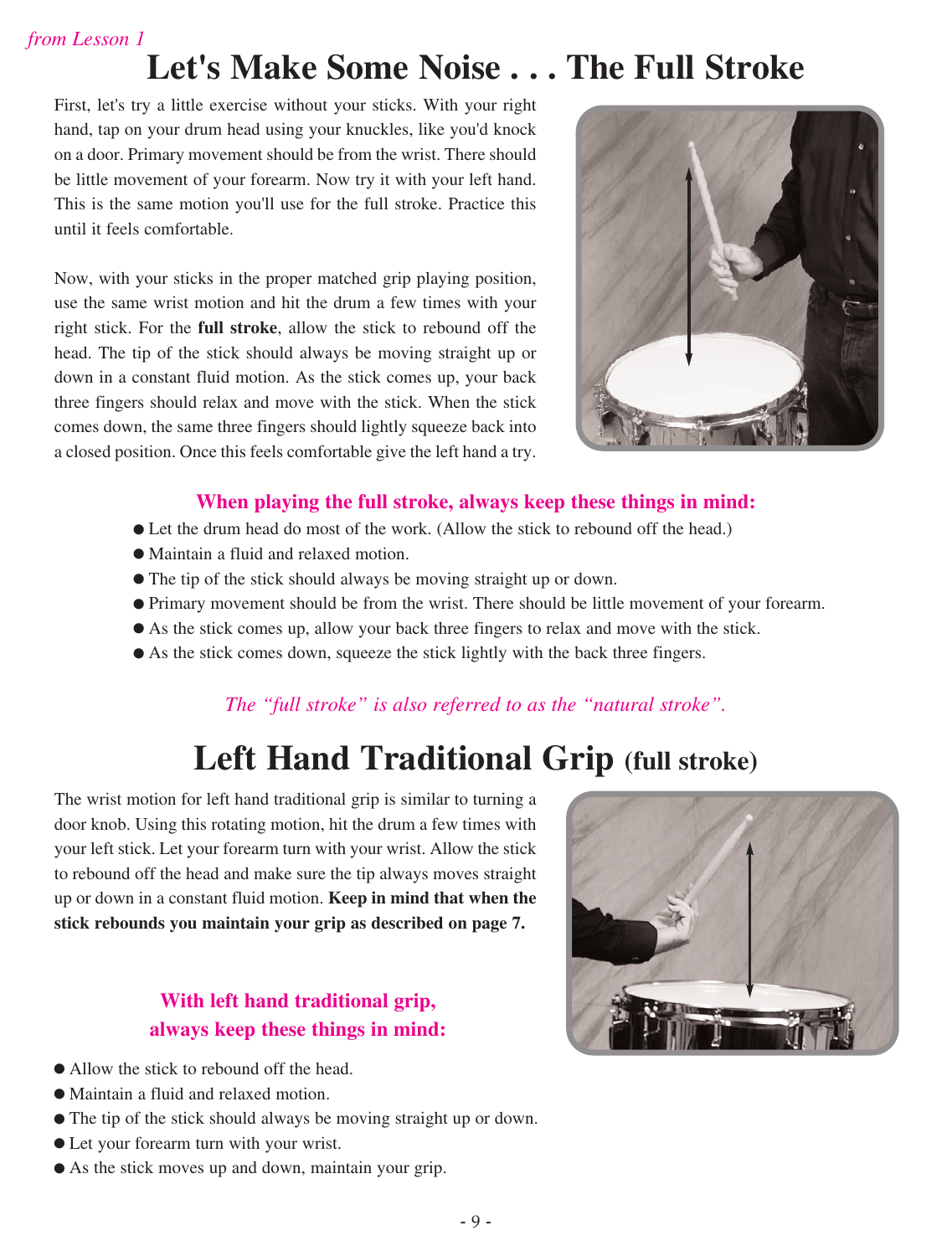### **Note Duration & Counting**

When a horn player plays a half note  $(d)$ , it is played for the duration of 2 counts. When a snare drummer plays a half note only the short attack of the note is heard, but the note receives 2 counts. The same applies to a whole note, which receives 4 counts. In the two examples below, you play on beat 1 and count the remainder of the measure.

| Snare Drum: 1 2  |  | (4) | Snare Drum: 1 2            |  |  |
|------------------|--|-----|----------------------------|--|--|
|                  |  |     |                            |  |  |
| Horn Player: 1 2 |  |     | Horn Player: $1 \t 2 \t 3$ |  |  |
|                  |  |     |                            |  |  |
|                  |  |     |                            |  |  |

For a real time demonstration, check out **Lesson 2** on the DVD.

Below are some examples of rhythms that are written differently, but are played the same on a snare drum.



Here's a short etude combining all of the elements we've mentioned above. Practice this at several tempos using a metronome, *Stick Clix,* or *Groove Trax*. Count 1, 2, 3, 4 as you play and **keep solid time**.

![](_page_3_Figure_8.jpeg)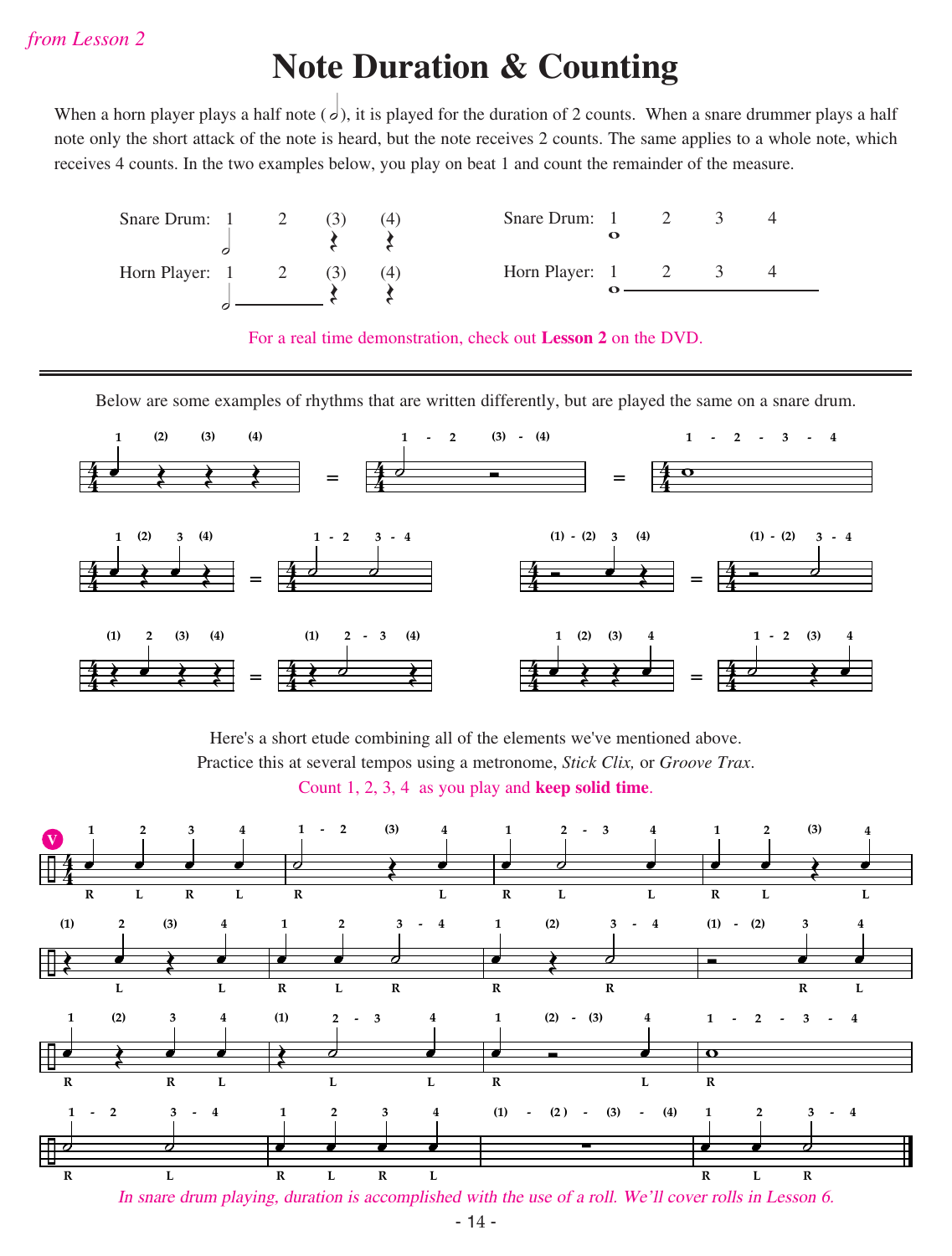![](_page_4_Figure_0.jpeg)

- 18 -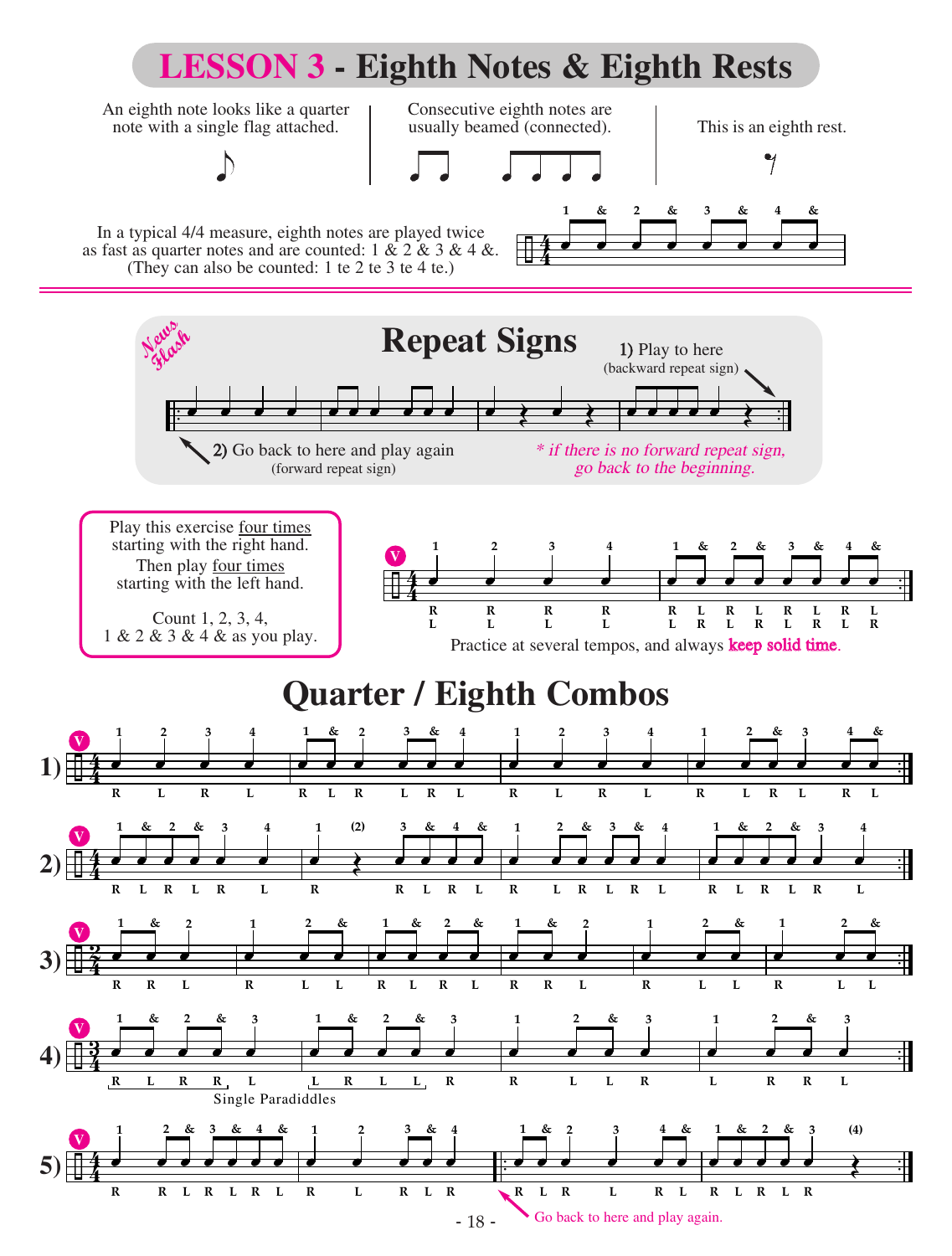Now let's combine all three strokes (the downstroke, the tap stroke, and the upstroke) and the **accent** ( $>$ ). Practice the following four exercises focusing on proper execution of the different strokes you've learned.

![](_page_5_Figure_2.jpeg)

The fourth exercise incorporates successive accents using the full stroke. There are also some eighth note accent patterns in groups of three for a little extra challenge.

![](_page_5_Figure_4.jpeg)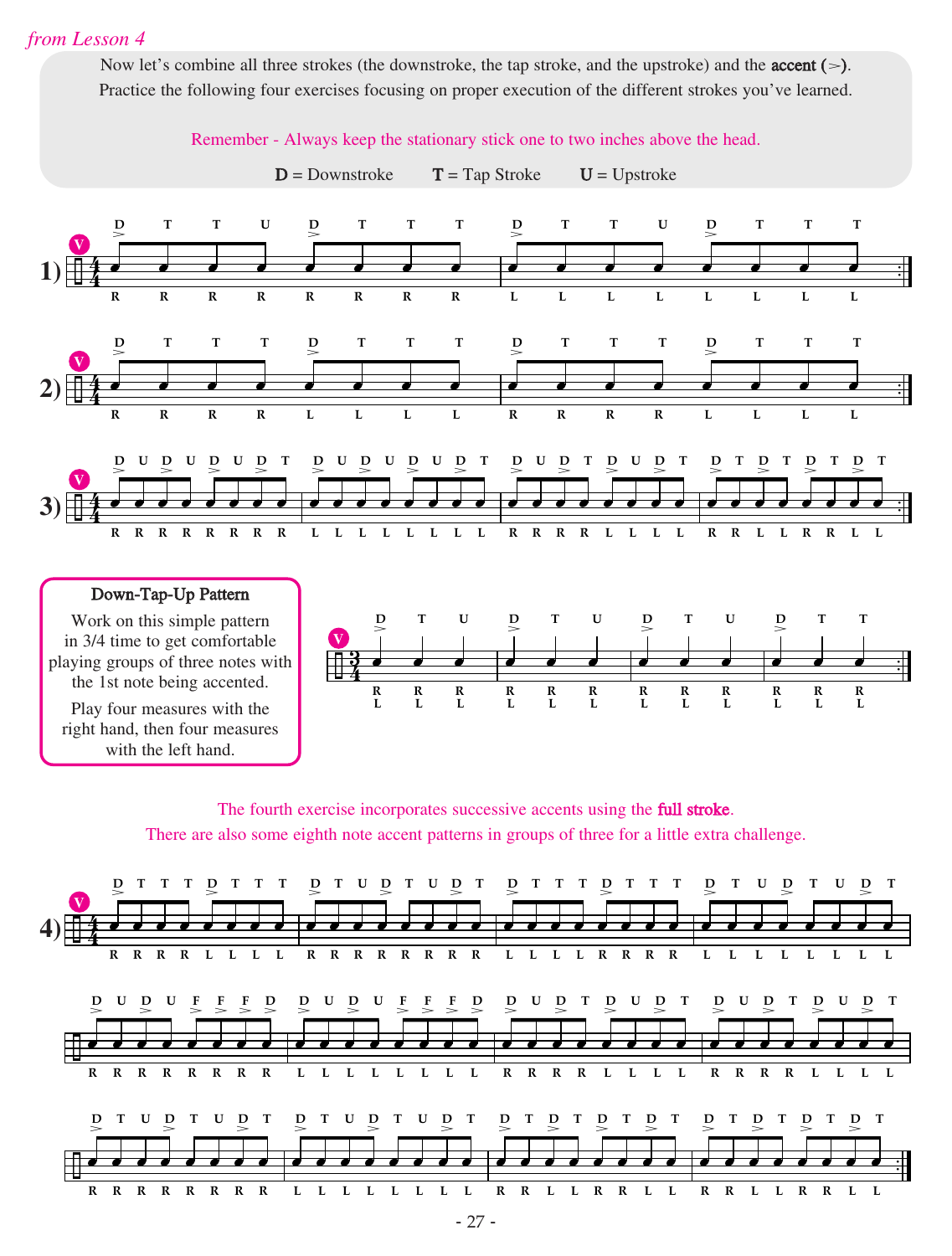![](_page_6_Figure_0.jpeg)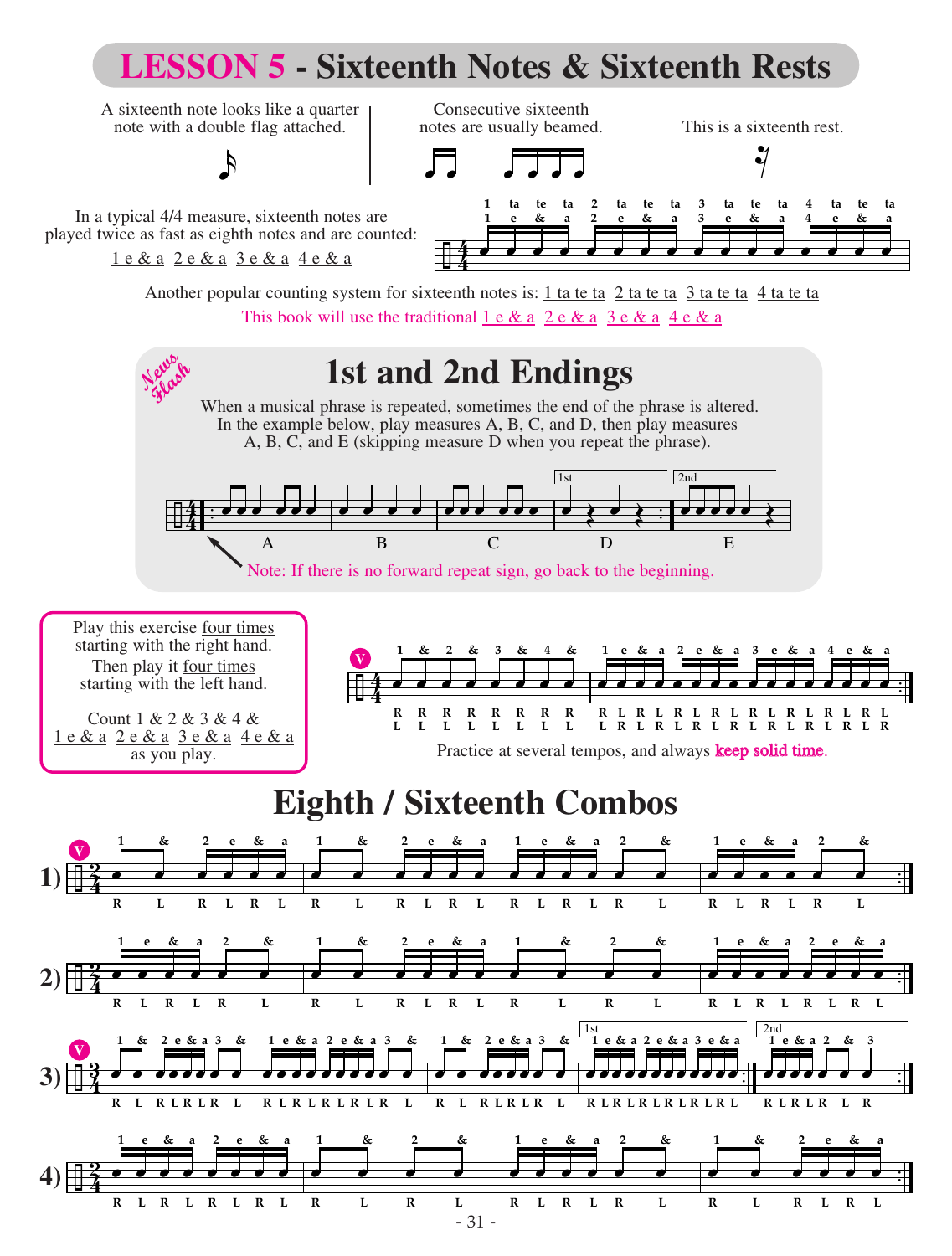**The Nine Stroke Roll**

![](_page_7_Figure_2.jpeg)

Practice the following exercises to develop your nine stroke roll.

![](_page_7_Figure_4.jpeg)

**5's, 7's & 9's Are Wild!**

![](_page_7_Figure_6.jpeg)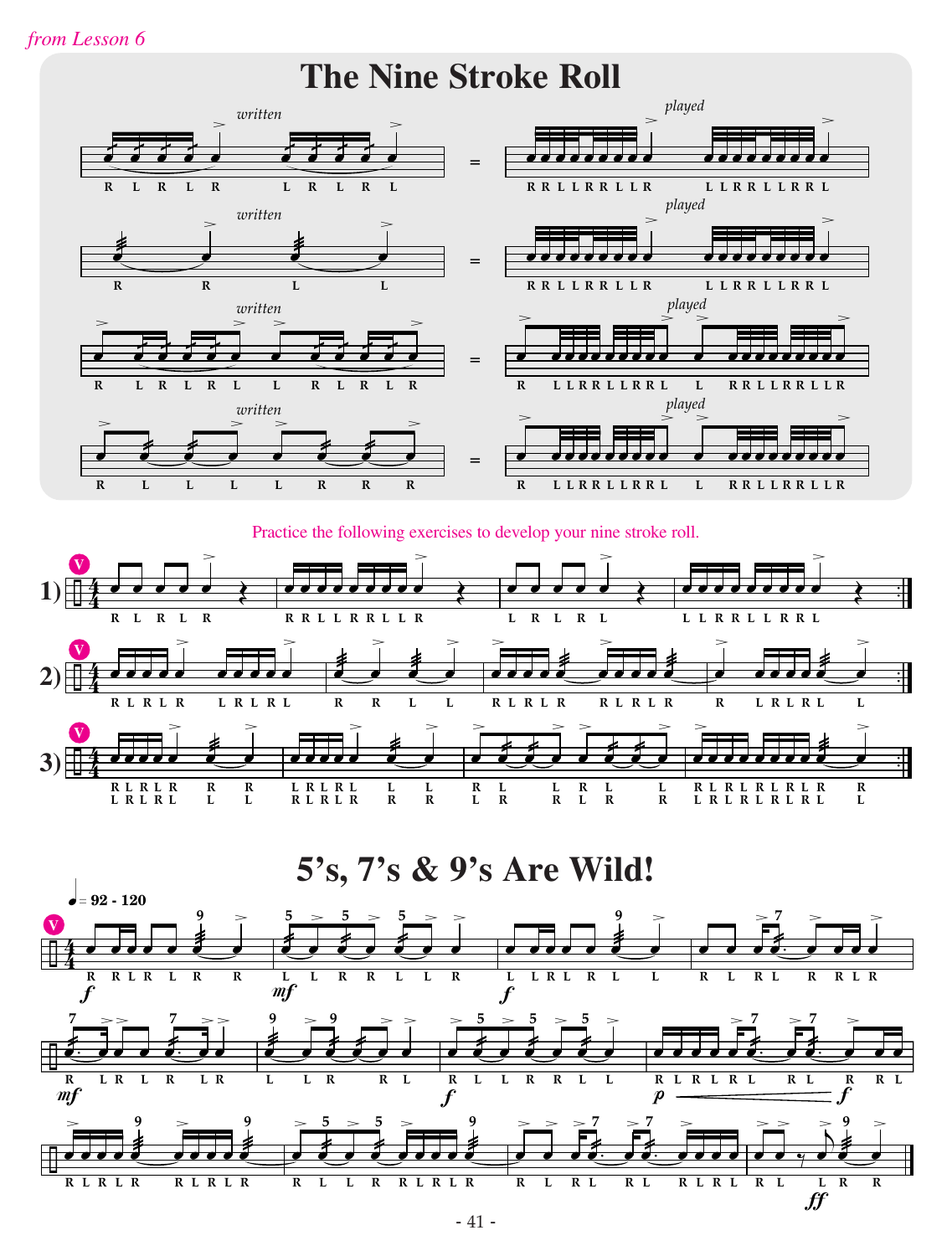## **LESSON 7 - Paradiddles (Single & Double) & Cut Time**

### **The Single Paradiddle**

![](_page_8_Figure_2.jpeg)

A right single paradiddle is executed by playing a right hand downstroke, followed by a left hand tap/upstroke, then two right hand tap strokes. As speed increases, the two right hand tap strokes will morph into a double stroke. For the left single paradiddle, the sticking is reversed.

![](_page_8_Figure_4.jpeg)

Great importance should be placed on the stroke types used in the single paradiddle (Down, Up, Tap, Tap) or (Down, Up, Double Stroke). Mastering this sequence will develop flow and speed.

## **Single Paradiddle Exercises**

![](_page_8_Figure_7.jpeg)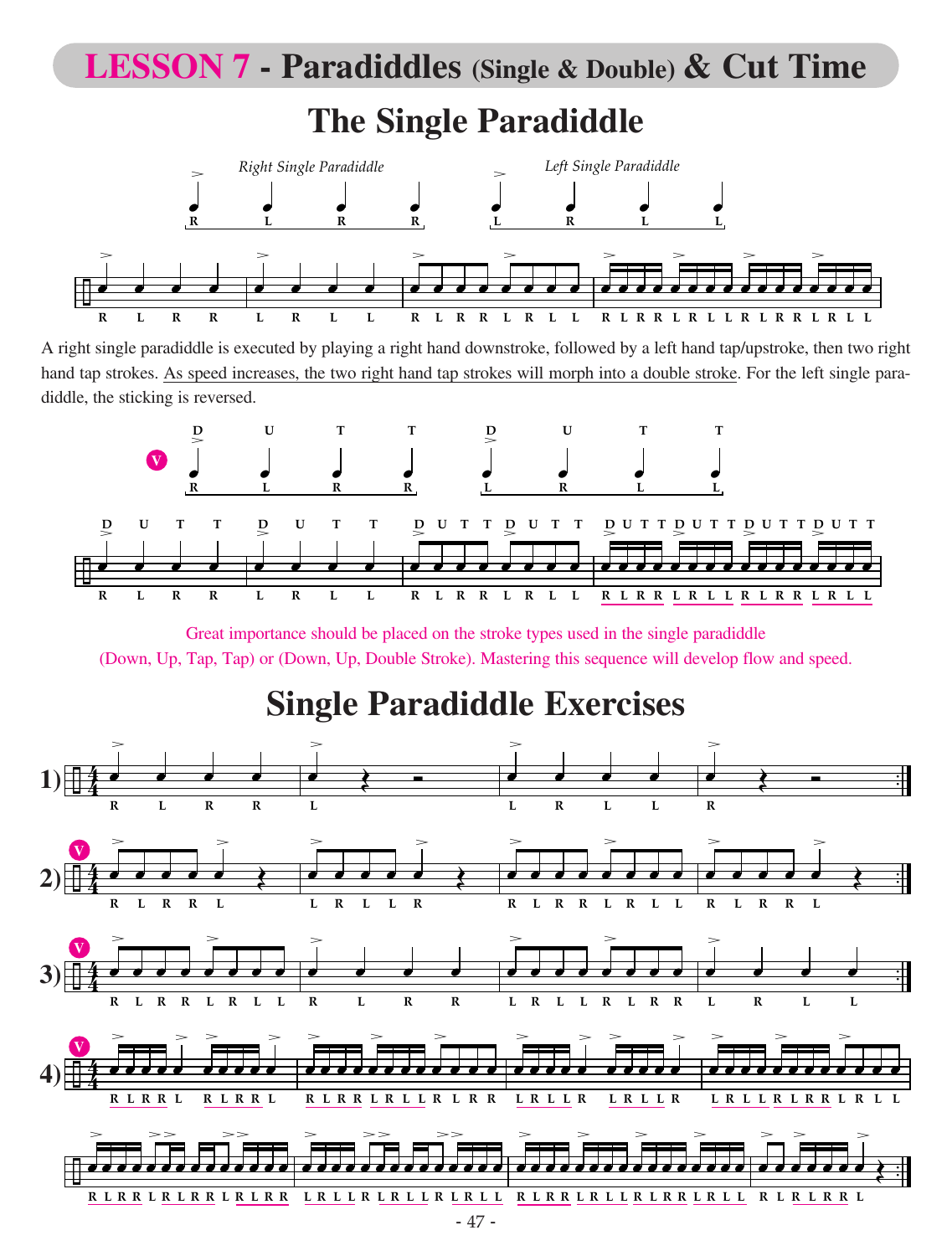# **Eye-Q Review - Lesson 7**

![](_page_9_Figure_1.jpeg)

#### Fill In The Blanks

1) In the measure below, write two single 3) In the measure below, write two double

![](_page_9_Figure_4.jpeg)

![](_page_9_Figure_6.jpeg)

paradiddles in Cut Time (include stickings). paradiddles in 3/4 time (include stickings).

![](_page_9_Figure_8.jpeg)

2) Fill in the stroke types for the single paradiddles. 4) Fill in the stroke types for the double paradiddles.

![](_page_9_Figure_10.jpeg)

![](_page_9_Figure_11.jpeg)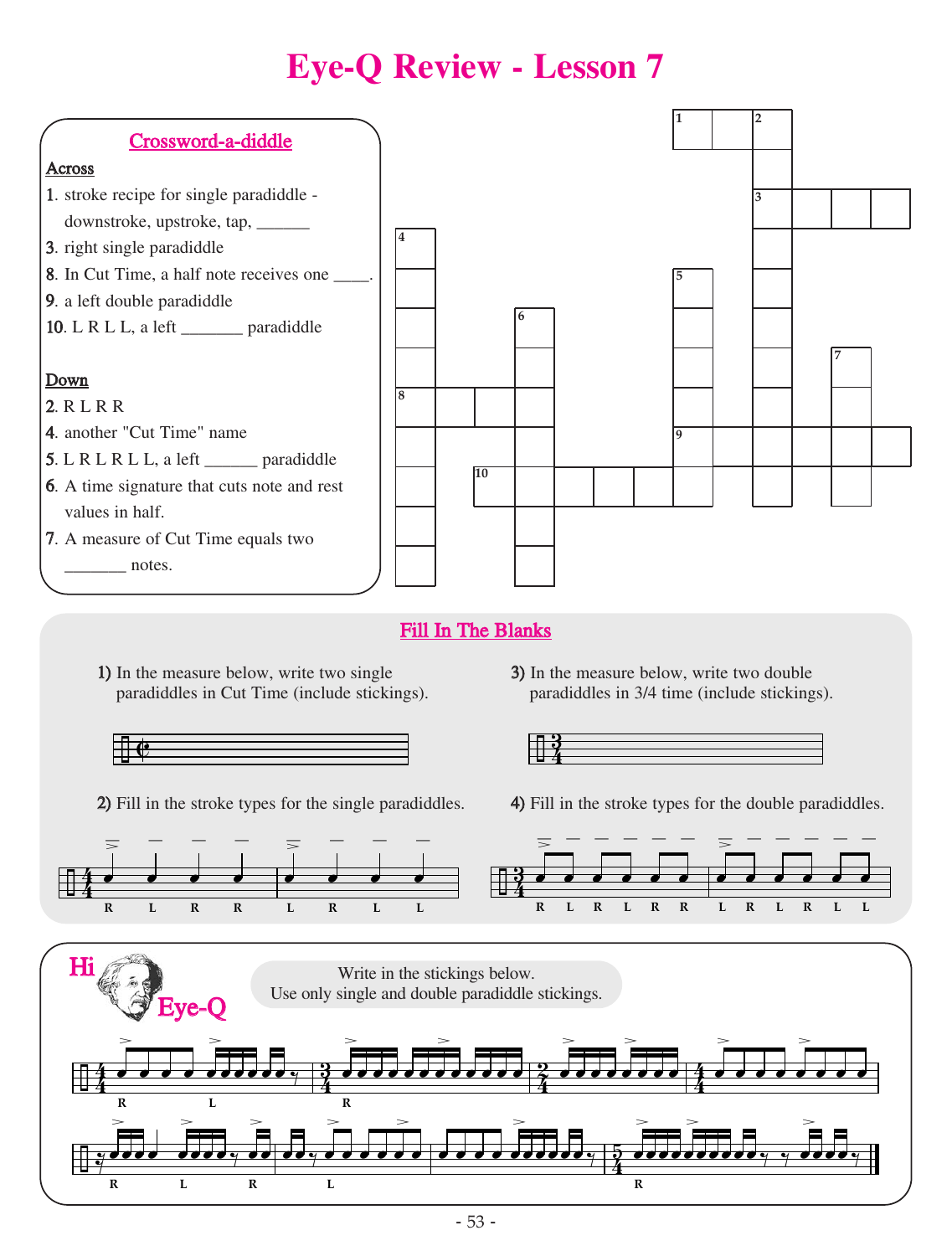![](_page_10_Figure_1.jpeg)

![](_page_10_Figure_2.jpeg)

![](_page_10_Figure_3.jpeg)

In the example below you will play bars 1 through 8.

The D.S. al Coda tells you to go back to bar 3 (the Sign) and play through the end of bar 6 (Coda Sign).

From the end of bar 6 you will "take the Coda" (jump to bar 9, second Coda Sign) and play to the end (bar 12).

![](_page_10_Figure_7.jpeg)

Note: When playing a D.C. or D.S. (unless otherwise marked), the tempo should remain consistent - i.e. DON'T STOP!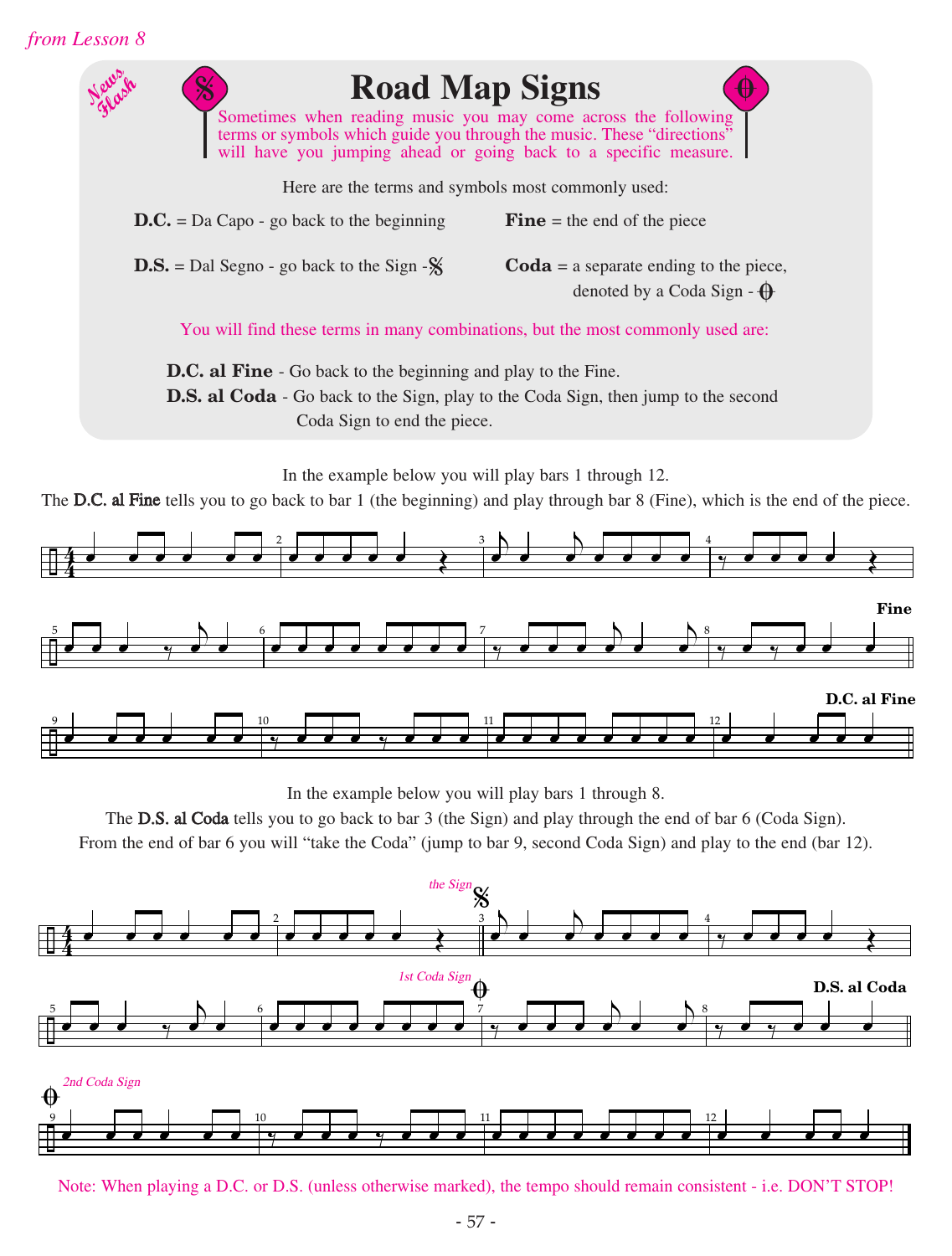### **These Flams Are A Drag**

![](_page_11_Figure_2.jpeg)

![](_page_11_Figure_3.jpeg)

![](_page_11_Figure_4.jpeg)

![](_page_11_Figure_5.jpeg)

![](_page_11_Figure_6.jpeg)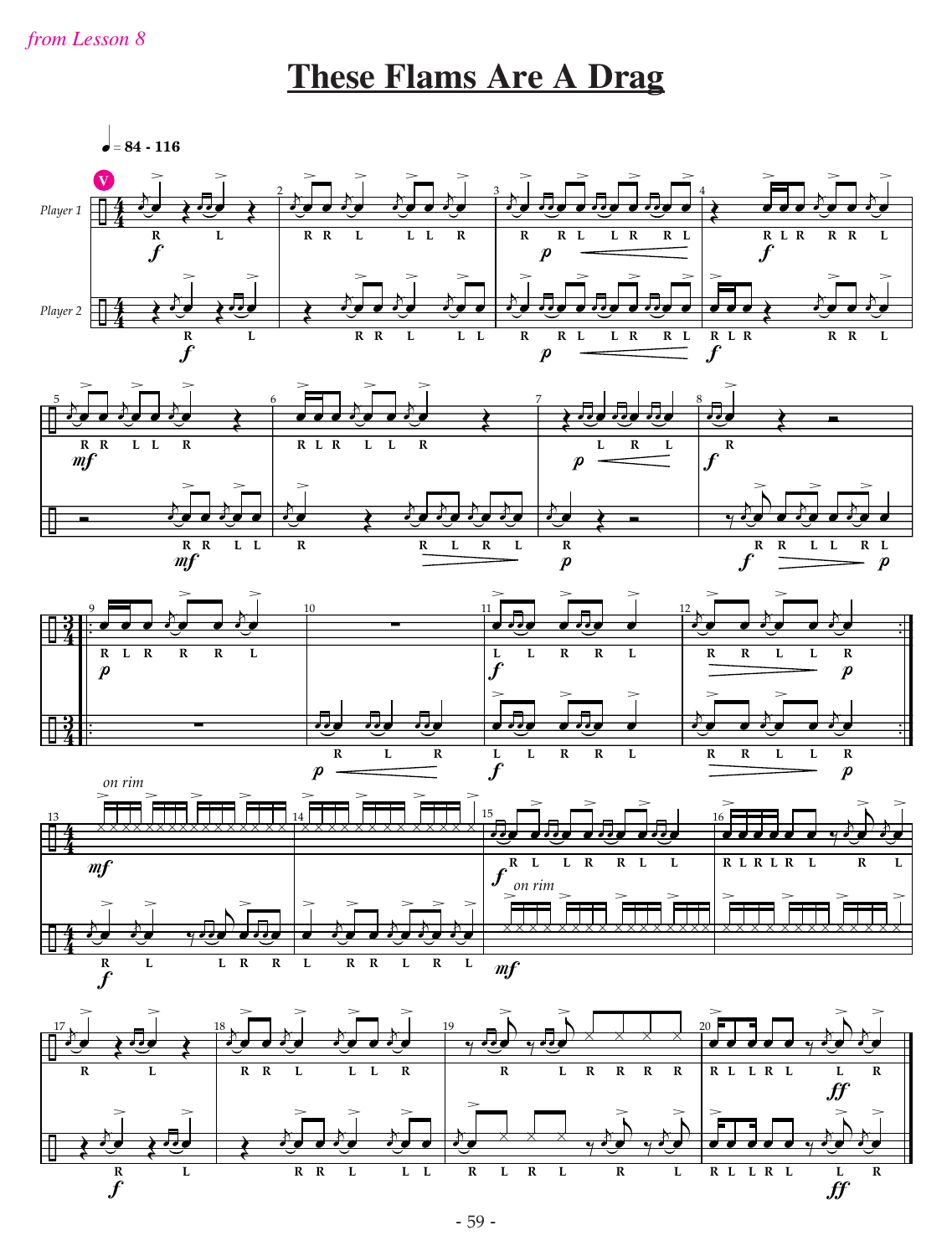### **Triple Meter (12/8, 9/8, 6/8 & 3/8 Time Signatures)**

In a measure of 12/8 there are twelve eighth notes, beamed in groups of three. A composition in 12/8 will typically be counted and/or conducted with four beats to the bar, making a dotted quarter note the beat. To simplify the counting, the groups of three are counted like triplets:  $1 \& a \quad 2 \& a \quad 3 \& a \quad 4 \& a$ 

![](_page_12_Figure_3.jpeg)

A measure of 9/8 has nine eighth notes and will typically be conducted in three.

![](_page_12_Figure_5.jpeg)

and will typically be conducted in two.  $\pm$  8  $\frac{8}{6}$ **1** œ **&** œ **a** e<br>f **2** œ **&** œ **a** <mark>e. ∻ e. ⇒</mark>. ∃ <del>⊔8</del><br>│

A measure of 6/8 has six eighth notes

A measure of 3/8 has three eighth notes and will typically be conducted in one.

![](_page_12_Figure_8.jpeg)

Music with a triplet "feel" is most commonly written using triple meter so groups of three do not have to be designated with a number above or below the group. Using triple meter simplifies the look of the music, and makes it easier to read.

**In the example below the 12/8 measure is played and sounds exactly the same as the 4/4 measure.**

![](_page_12_Figure_11.jpeg)

When playing in triple meter at a much slower tempo, counting each eighth note is the best way to keep up with where you are within the measure. Emphasis should remain on the dotted quarter note (the beat). Below are two common ways of counting when playing at very slow tempos using triple meter.

![](_page_12_Figure_13.jpeg)

Here are some common rhythmic figures found in triple meter time signatures. In the first two exercises, bars  $1 \& 2$  are rhythmically identical but are written differently.

![](_page_12_Figure_15.jpeg)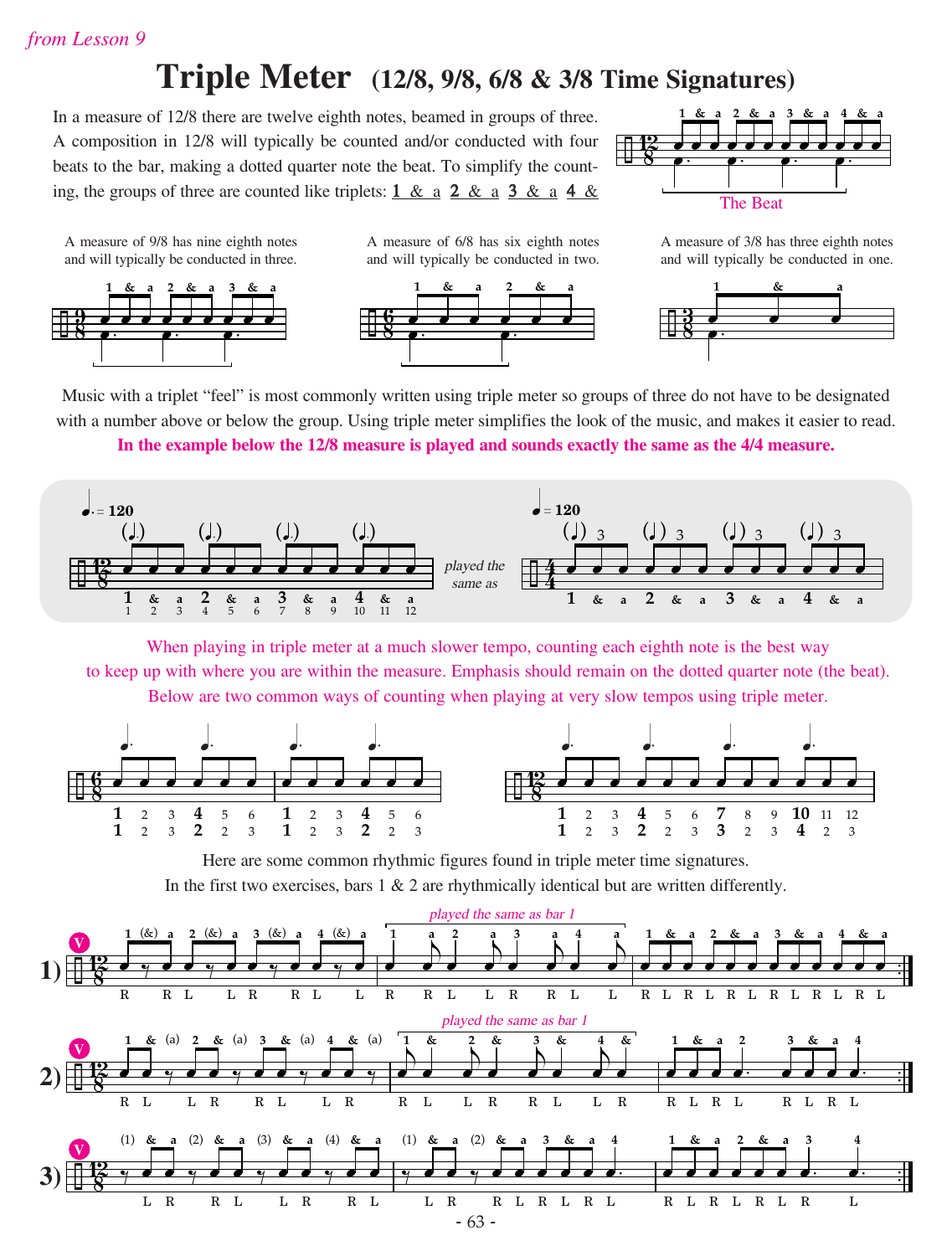## **The 15 Toolbox Essential Rudiments**

When you go to a festival, contest or audition, you may be asked to play certain rudiments "open - closed - open". This means to start slowly, gradually get faster and slow down to your beginning point (anywhere from 30 to 60 seconds).

**Slow - - - - - - - - - - - - - - - Fast - - - - - - - - - - - - - - - Slow**

You'll find a few examples on the *Toolbox* DVD.

![](_page_13_Figure_5.jpeg)